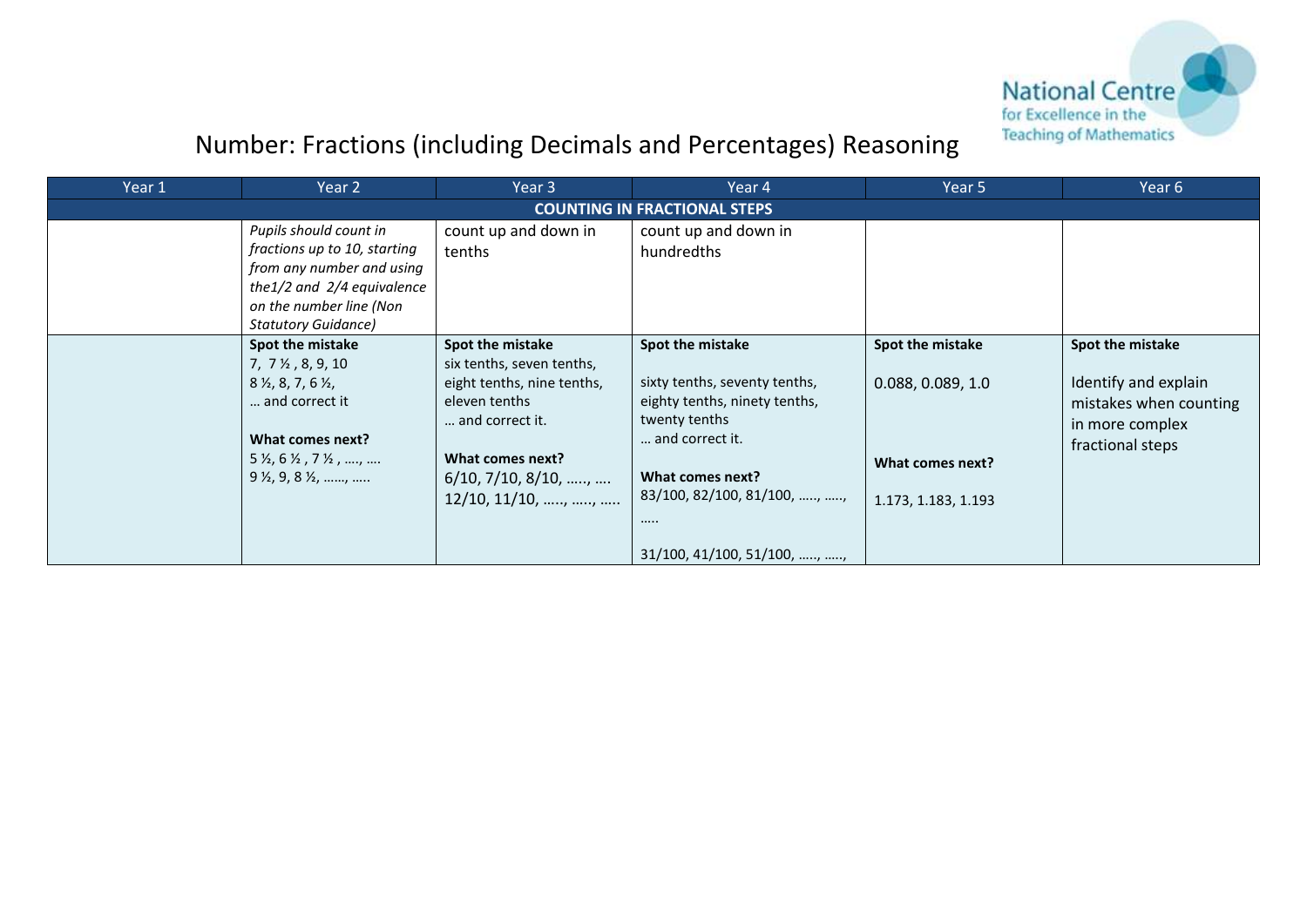

|                                                                                                                                                                                                               |                                                                                                                                                                    |                                                                                                                                                                                                                                                                                                | <b>RECOGNISING FRACTIONS</b>                                                                                                                                                             |                                                                                                                                                                                                                                                                                      |                                                                                       |
|---------------------------------------------------------------------------------------------------------------------------------------------------------------------------------------------------------------|--------------------------------------------------------------------------------------------------------------------------------------------------------------------|------------------------------------------------------------------------------------------------------------------------------------------------------------------------------------------------------------------------------------------------------------------------------------------------|------------------------------------------------------------------------------------------------------------------------------------------------------------------------------------------|--------------------------------------------------------------------------------------------------------------------------------------------------------------------------------------------------------------------------------------------------------------------------------------|---------------------------------------------------------------------------------------|
| recognise, find and name<br>a half as one of two<br>equal parts of an object,<br>shape or quantity                                                                                                            | recognise, find, name<br>and write fractions $\hat{I}_{3}$ ,<br>$\frac{1}{4}$ $\frac{2}{4}$ and $\frac{3}{4}$ of a<br>length, shape, set of<br>objects or quantity | recognise, find and write<br>fractions of a discrete set<br>of objects: unit fractions<br>and non-unit fractions<br>with small denominators<br>recognise that tenths<br>arise from dividing an<br>object into 10 equal parts<br>and in dividing one - digit<br>numbers or quantities by<br>10. | recognise that hundredths<br>arise when dividing an object<br>by one hundred and dividing<br>tenths by ten                                                                               | recognise and use<br>thousandths and relate<br>them to tenths, hundredths<br>and decimal equivalents<br>(appears also in Equivalence)                                                                                                                                                |                                                                                       |
| What do you notice?<br>Choose a number of<br>counters. Place them<br>onto 2 plates so that<br>there is the same<br>number on each half.<br>When can you do this<br>and when can't you?<br>What do you notice? | What do you notice?<br>$\frac{1}{4}$ of 4 = 1<br>$\frac{1}{4}$ of 8 = 2<br>$\frac{1}{4}$ of 12 = 3<br>Continue the pattern<br>What do you notice?                  | What do you notice?<br>$1/10$ of $10 = 1$<br>$2/10$ of $10 = 2$<br>$3/10$ of $10 = 3$<br>Continue the pattern.<br>What do you notice?<br>What about 1/10 of 20?<br>Use this to work out 2/10<br>of 20, etc.                                                                                    | What do you notice?<br>$1/10$ of $100 = 10$<br>$1/100$ of $100 = 1$<br>$2/10$ of $100 = 20$<br>$2/100$ of $100 = 2$<br>How can you use this to work<br>out 6/10 of 200?<br>6/100 of 200? | What do you notice?<br>One tenth of £41<br>One hundredth of £41<br>One thousandth of £41<br>Continue the pattern<br>What do you notice?<br>$0.085 + 0.015 = 0.1$<br>$0.075 + 0.025 = 0.1$<br>$0.065 + 0.035 = 0.1$<br>Continue the pattern for<br>the next five number<br>sentences. | What do you notice?<br>One thousandth of my<br>money is 31p. How much<br>$do$ I have? |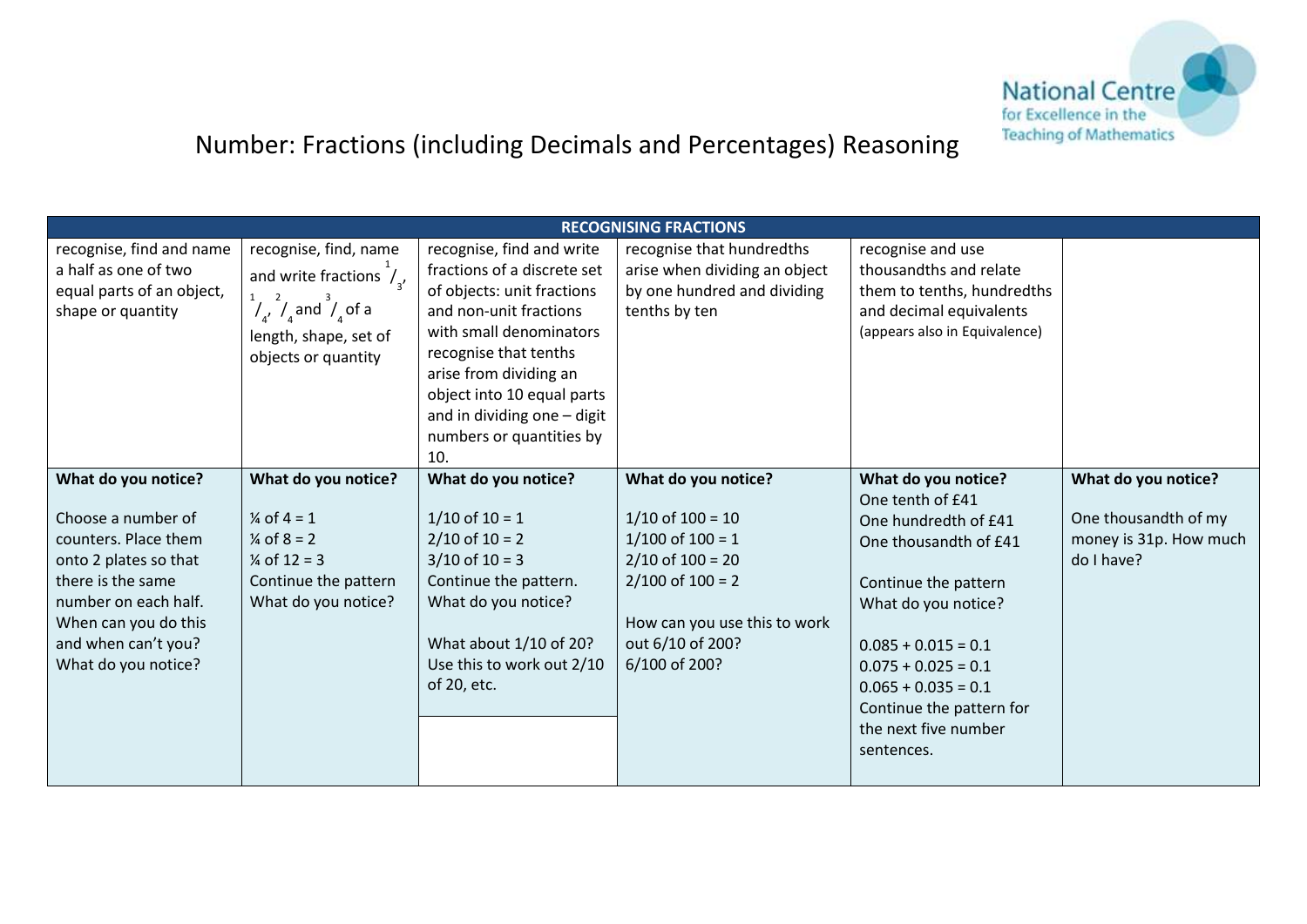

| recognise, find and name  |                             | recognise and use          |                            |                            |                       |
|---------------------------|-----------------------------|----------------------------|----------------------------|----------------------------|-----------------------|
| a quarter as one of four  |                             | fractions as numbers: unit |                            |                            |                       |
| equal parts of an object, |                             | fractions and non-unit     |                            |                            |                       |
| shape or quantity         |                             | fractions with small       |                            |                            |                       |
|                           |                             | denominators               |                            |                            |                       |
| True or false?            | True or false?              | True or false?             | True or false?             | True or false?             | True or false?        |
| Sharing 8 apples          | Half of $20cm = 5cm$        | $2/10$ of 20cm = 2cm       | $1/20$ of a metre= 20cm    | 0.1 of a kilometre is 1m.  | 25% of 23km is longer |
| between 4 children        | $\frac{3}{4}$ of 12cm = 9cm | $4/10$ of 40cm = 4cm       | $4/100$ of 2 metres = 40cm | 0.2 of 2 kilometres is 2m. | than 0.2 of 20km.     |
| means each child has 1    |                             | $3/5$ of 20cm = 12cm       |                            | 0.3 of 3 Kilometres is 3m  | Convince me.          |
| apple.                    |                             |                            |                            | 0.25 of 3m is 500cm.       |                       |
|                           |                             |                            |                            |                            |                       |
|                           |                             |                            |                            | $2/5$ of £2 is 20p         |                       |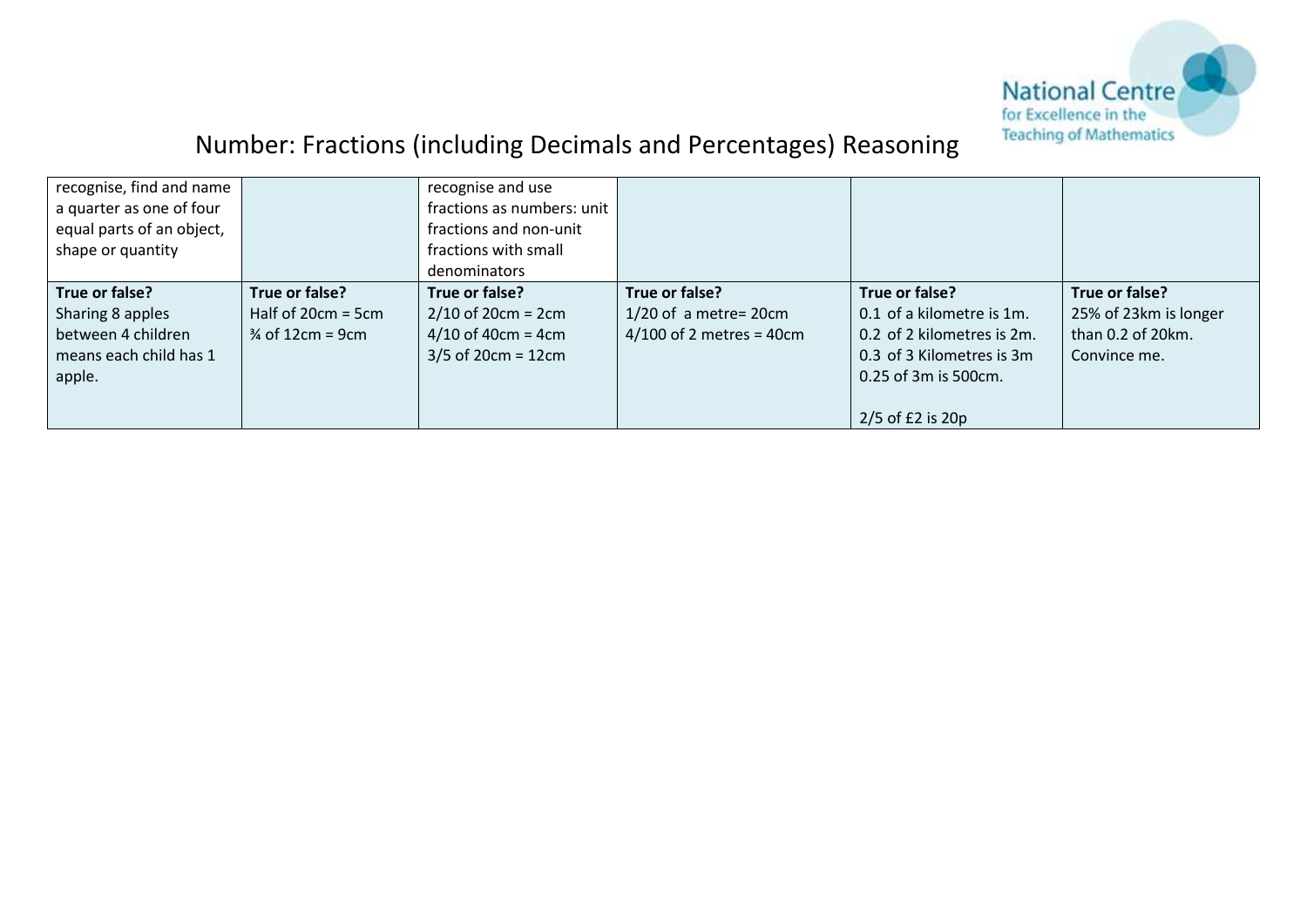

|                                                                                                                                                                                                                                                                                                                                                         | <b>COMPARING FRACTIONS</b>                                                                                                                                                                                                                             |                                                                                                                                                                                                                                                                                                                                                                                          |                                                                                                                                                                                                                                                                                                                                                                   |
|---------------------------------------------------------------------------------------------------------------------------------------------------------------------------------------------------------------------------------------------------------------------------------------------------------------------------------------------------------|--------------------------------------------------------------------------------------------------------------------------------------------------------------------------------------------------------------------------------------------------------|------------------------------------------------------------------------------------------------------------------------------------------------------------------------------------------------------------------------------------------------------------------------------------------------------------------------------------------------------------------------------------------|-------------------------------------------------------------------------------------------------------------------------------------------------------------------------------------------------------------------------------------------------------------------------------------------------------------------------------------------------------------------|
| compare and order unit<br>fractions, and fractions with                                                                                                                                                                                                                                                                                                 |                                                                                                                                                                                                                                                        | compare and order<br>fractions whose                                                                                                                                                                                                                                                                                                                                                     | compare and order<br>fractions, including                                                                                                                                                                                                                                                                                                                         |
| the same denominators                                                                                                                                                                                                                                                                                                                                   |                                                                                                                                                                                                                                                        | denominators are all                                                                                                                                                                                                                                                                                                                                                                     | fractions >1                                                                                                                                                                                                                                                                                                                                                      |
|                                                                                                                                                                                                                                                                                                                                                         |                                                                                                                                                                                                                                                        | multiples of the same<br>number                                                                                                                                                                                                                                                                                                                                                          |                                                                                                                                                                                                                                                                                                                                                                   |
| Give an example of a<br>fraction that is less than a<br>half.<br>Now another example that<br>no one else will think of.<br>Explain how you know the<br>fraction is less than a half.<br>(draw an image)<br>Ben put these fractions in<br>order starting with the<br>smallest. Are they in the<br>correct order?<br>One fifth, one seventh, one<br>sixth | Give an example of a fraction<br>that is more than a half but<br>less than a whole.<br>Now another example that no<br>one else will think of.<br>Explain how you know the<br>fraction is more than a half but<br>less than a whole. (draw an<br>image) | Give an example of a<br>fraction that is more than<br>three quarters.<br>Now another example<br>that no one else will think<br>of.<br>Explain how you know<br>the fraction is more than<br>three quarters.<br>Imran put these fractions<br>in order starting with the<br>smallest. Are they in the<br>correct order?<br>Two fifths, three tenths,<br>four twentieths<br>How do you know? | Give an example of a<br>fraction that is greater<br>than 1.1 and less than<br>1.5.<br>Now another example<br>that no one will think of.<br>Explain how you know.<br>Sam put these fractions<br>in order starting with the<br>smallest. Are they in the<br>correct order?<br>Thirty three fifths<br>Twenty three thirds<br>Forty five sevenths<br>How do you know? |
|                                                                                                                                                                                                                                                                                                                                                         |                                                                                                                                                                                                                                                        |                                                                                                                                                                                                                                                                                                                                                                                          |                                                                                                                                                                                                                                                                                                                                                                   |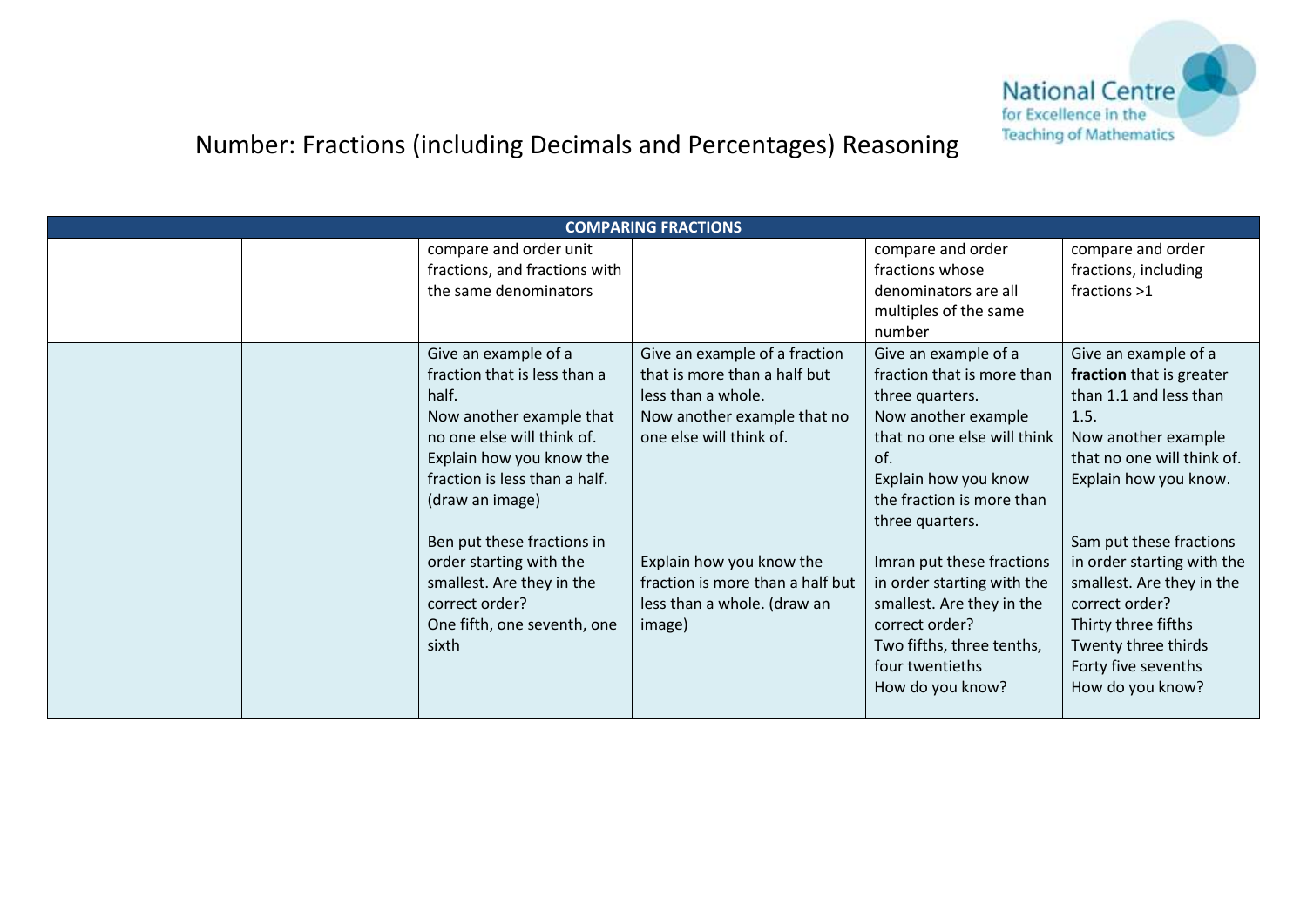

|  | <b>COMPARING DECIMALS</b>     |                          |                            |
|--|-------------------------------|--------------------------|----------------------------|
|  | compare numbers with the      | read, write, order and   | identify the value of each |
|  | same number of decimal        | compare numbers with     | digit in numbers given to  |
|  | places up to two decimal      | up to three decimal      | three decimal places       |
|  | places                        | places                   |                            |
|  | <b>Missing symbol</b>         | <b>Missing symbol</b>    | True or false?             |
|  | Put the correct symbol < or > | Put the correct symbol < | In all of the numbers      |
|  | in each box                   | $or$ > in each box       | below, the digit 6 is      |
|  | 3.03<br>3.33                  | 4.627<br>4.06            | worth more than 6          |
|  |                               |                          | hundredths.                |
|  | 0.37<br>0.32                  | $12.317$ $\Box$<br>12.31 |                            |
|  |                               |                          | 3.6<br>3.063<br>3.006      |
|  |                               |                          | 7.761<br>6.23              |
|  |                               |                          | 3.076                      |
|  |                               | What needs tobe added    | Is this true or false?     |
|  | What needs to be added to     | to 3.63 to give 3.13?    | Change some numbers so     |
|  | 3.23 to give 3.53?            | What needs to be added   | that it is true.           |
|  | What needs to be added to     | to 4.652 to give 4.1?    |                            |
|  | 3.16 to give 3.2?             |                          | What needs tobe adde3d     |
|  |                               |                          | to 6.543 to give 7?        |
|  |                               |                          | What needs to be added     |
|  |                               |                          | to 3.582 to give 5?        |
|  |                               |                          |                            |
|  |                               |                          | Circle the two decimals    |
|  |                               |                          | which are closest in value |
|  |                               |                          | to each other.             |
|  |                               |                          | 0.9 0.09 0.99 0.1 0.01     |
|  |                               |                          |                            |
|  |                               |                          |                            |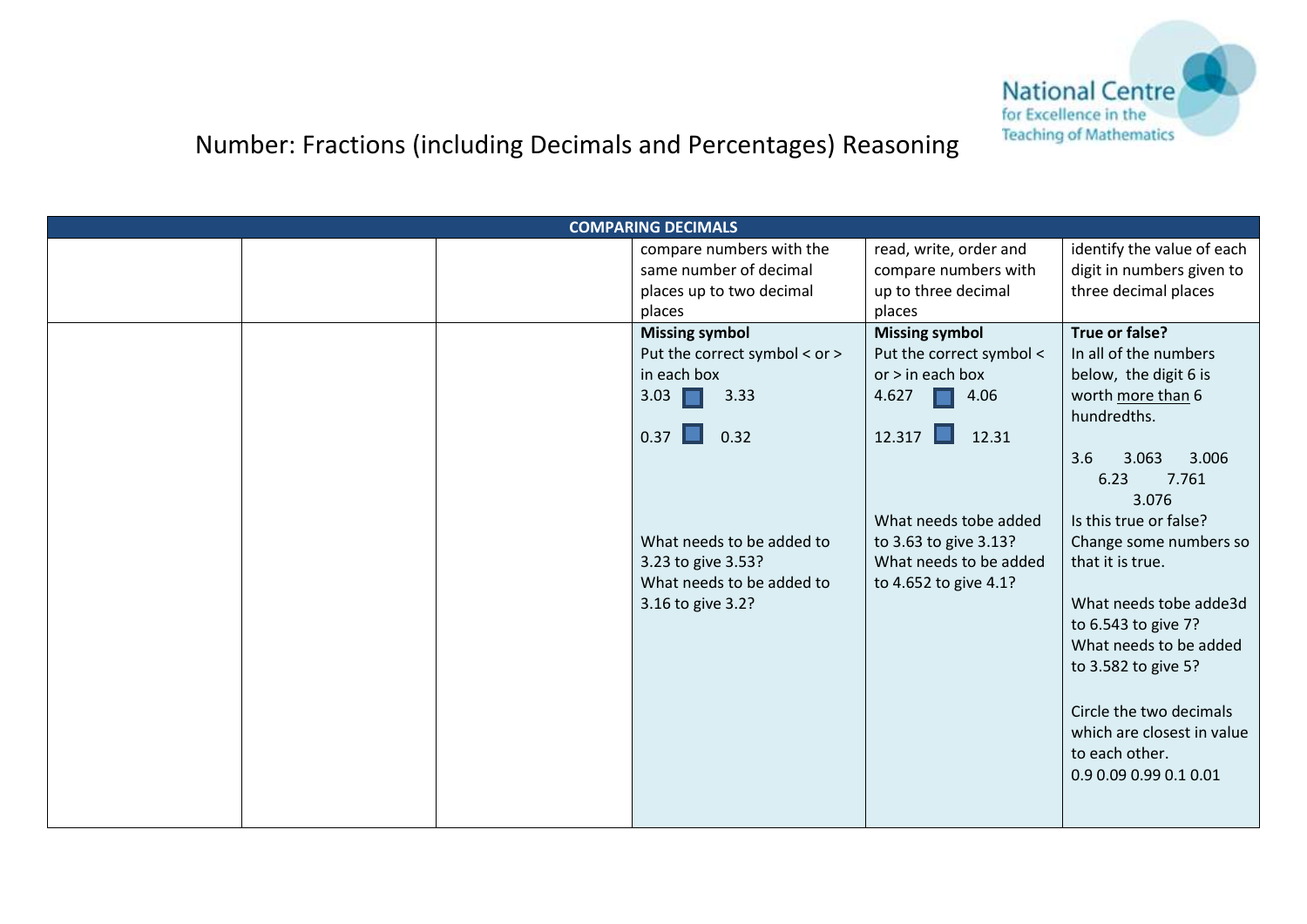

|  | <b>ROUNDING INCLUDING DECIMALS</b> |                            |                                                  |
|--|------------------------------------|----------------------------|--------------------------------------------------|
|  | round decimals with one            | round decimals with two    | solve problems which                             |
|  | decimal place to the nearest       | decimal places to the      | require answers to be                            |
|  | whole number                       | nearest whole number       | rounded to specified                             |
|  |                                    | and to one decimal place   | degrees of accuracy                              |
|  | Do, then explain                   | Do, then explain           | Do, then explain                                 |
|  | Circle each decimal which          | Circle each decimal which  | Write the answer of each                         |
|  | when rounded to the nearest        | when rounded to one        | calculation rounded to                           |
|  | whole number is 5.                 | decimal place is 6.2.      | the nearest whole                                |
|  | 5.7 5.2 5.8<br>5.3                 | 6.32 6.23 6.27 6.17        | number                                           |
|  | Explain your reasoning             | Explain your reasoning     | $75.7 \times 59$                                 |
|  |                                    |                            | $7734 \div 60$                                   |
|  | Top tips                           | Top tips                   | $772.4 \times 9.7$<br>$20.34 \times (7.9 - 5.4)$ |
|  | Explain how to round numbers       | Explain how to round       |                                                  |
|  | to one decimal place?              | decimal numbers to one     | What's the same, what's                          |
|  |                                    | decimal place?             | different?                                       |
|  | Also see rounding in place         | Also see rounding in place | when you round                                   |
|  | value                              | value                      | numbers to one decimal                           |
|  |                                    |                            | place and two decimal                            |
|  |                                    |                            | places?                                          |
|  |                                    |                            | Also see rounding in place                       |
|  |                                    |                            | value                                            |
|  |                                    |                            |                                                  |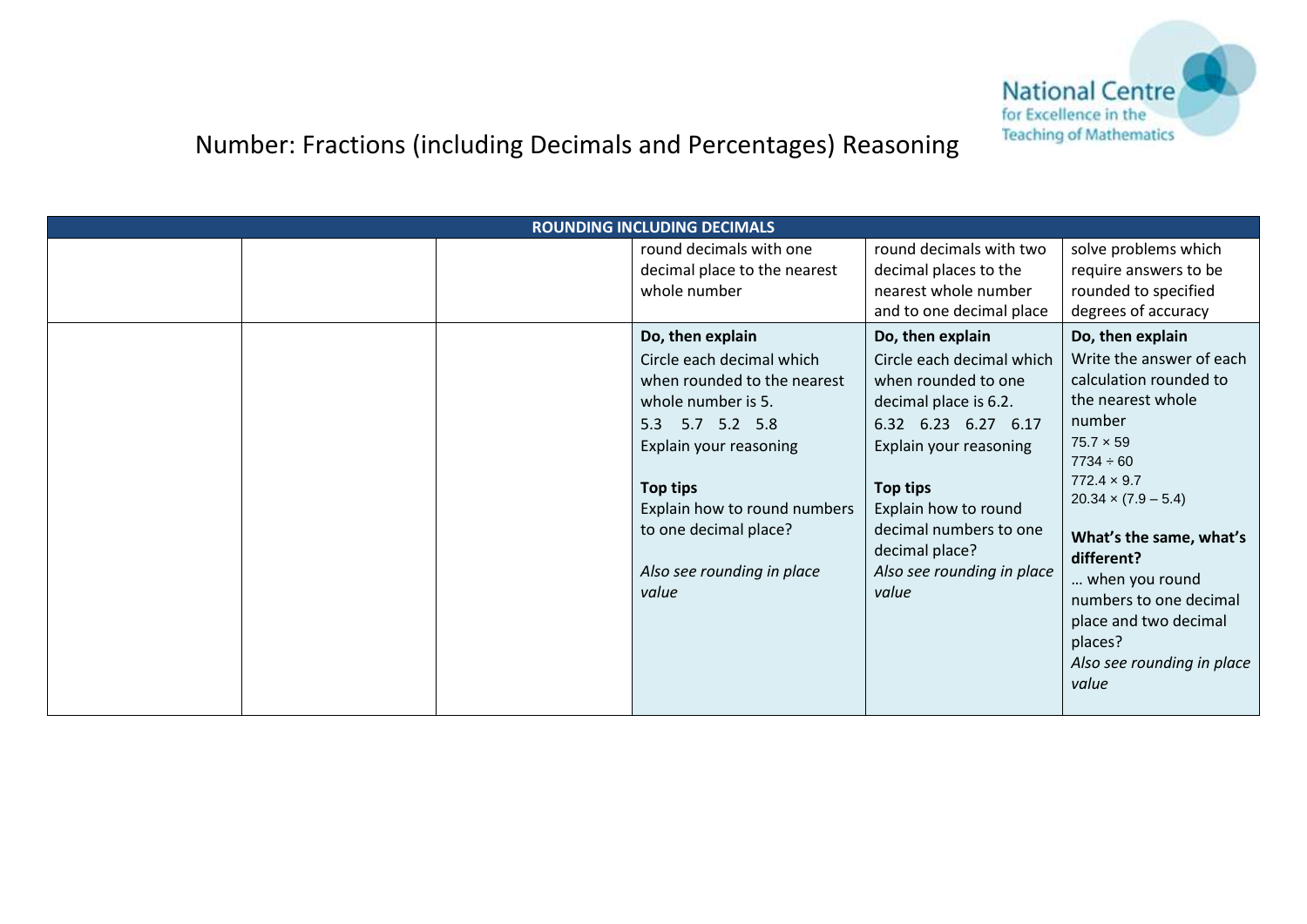

|                                                                                                                                                                                                 |                                                                                                                                                                                                                                                                       | <b>EQUIVALENCE (INCLUDING FRACTIONS, DECIMALS AND PERCENTAGES)</b>                                                                                                                                                                                                    |                                                                                                                                                                                                                                                                                             |                                                                                                                                                                                                                                                                                                      |
|-------------------------------------------------------------------------------------------------------------------------------------------------------------------------------------------------|-----------------------------------------------------------------------------------------------------------------------------------------------------------------------------------------------------------------------------------------------------------------------|-----------------------------------------------------------------------------------------------------------------------------------------------------------------------------------------------------------------------------------------------------------------------|---------------------------------------------------------------------------------------------------------------------------------------------------------------------------------------------------------------------------------------------------------------------------------------------|------------------------------------------------------------------------------------------------------------------------------------------------------------------------------------------------------------------------------------------------------------------------------------------------------|
| write simple fractions<br>e.g. $/2$ of 6 = 3 and<br>recognise the<br>equivalence of $\bigvee$ and $\bigvee$ .                                                                                   | recognise and show,<br>using diagrams,<br>equivalent fractions with<br>small denominators                                                                                                                                                                             | recognise and show, using<br>diagrams, families of common<br>equivalent fractions                                                                                                                                                                                     | identify, name and write<br>equivalent fractions of a<br>given fraction,<br>represented visually,<br>including tenths and<br>hundredths                                                                                                                                                     | use common factors to<br>simplify fractions; use<br>common multiples to<br>express fractions in the<br>same denomination                                                                                                                                                                             |
| Odd one out.<br>Which is the odd one out<br>in this trio:<br>$\frac{1}{2}$ 2/4 $\frac{1}{4}$<br>Why?<br>What do you notice?<br>Find $\frac{1}{2}$ of 8.<br>Find 2/4 of 8<br>What do you notice? | Odd one out.<br>Which is the odd one out<br>in each of these trios<br>3/6<br>5/8<br>$\frac{1}{2}$<br>$3/9$ $2/6$<br>4/9<br>Why?<br>What do you notice?<br>Find 2/5 of 10<br>Find 4/10 of 10.<br>What do you notice?<br>Can you write any other<br>similar statements? | Odd one out.<br>Which is the odd one out in<br>each of these trio<br>$9/12$ 4/6<br>$S\frac{3}{4}$<br>10/15<br>9/12<br>2/3<br>Why?<br>What do you notice?<br>Find 4/6 of 24<br>Find 2/3 of 24<br>What do you notice?<br>Can you write any other similar<br>statements? | Odd one out.<br>Which is the odd one out<br>in each of these<br>collections of 4 fractions<br>6/10 3/5 18/20 9/15<br>30/100 3/10 6/20 3/9<br>Why?<br>What do you notice?<br>Find 30/100 of 200<br>Find 3/10 of 200<br>What do you notice?<br>Can you write any other<br>similar statements? | Odd one out.<br>Which is the odd one out<br>in each of these<br>collections of 4 fraction<br>s <sup>3</sup> / <sub>4</sub> 9/12 26/36 18/24<br>4/20 1/5 6/25 6/30<br>Why?<br>What do you notice?<br>$8/5$ of 25 = 40<br>$5/4$ of $16 = 20$<br>7/6 of 36 - 42<br>Can you write similar<br>statements? |
|                                                                                                                                                                                                 |                                                                                                                                                                                                                                                                       | recognise and write decimal<br>equivalents of any number of<br>tenths or hundredths                                                                                                                                                                                   | read and write decimal<br>numbers as fractions (e.g.<br>$0.71 = \frac{1}{100}$<br>recognise and use<br>thousandths and relate<br>them to tenths,<br>hundredths and decimal<br>equivalents                                                                                                   | associate a fraction with<br>division and calculate<br>decimal fraction<br>equivalents (e.g. 0.375)<br>for a simple fraction (e.g.<br>3<br>$\binom{1}{8}$                                                                                                                                            |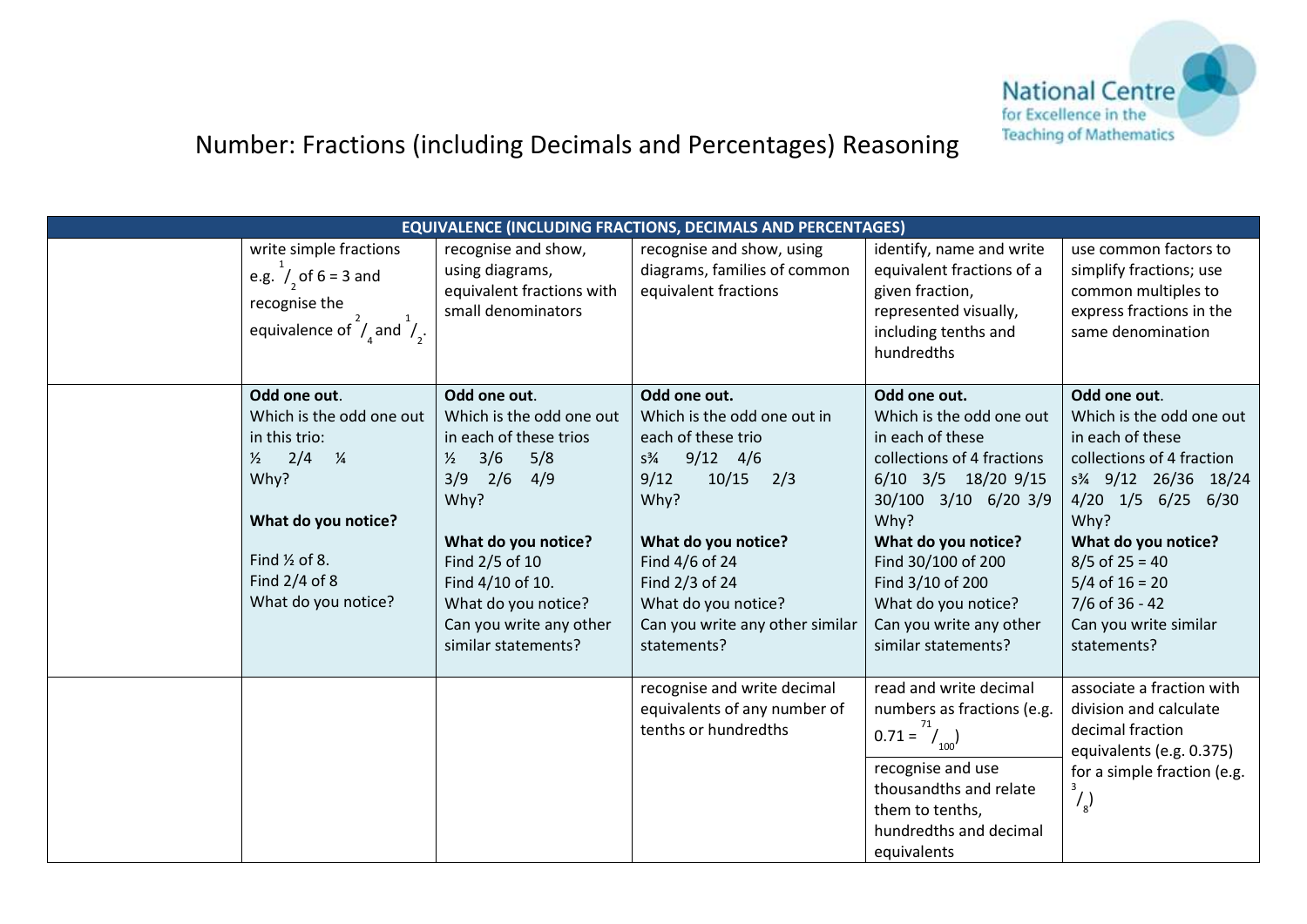

|                                                                                                                                         |                                                                                                                               |                                                              | Complete the pattern by                                   |                      |                                                                                            | <b>Complete the pattern</b>                                                                                                                                                                                     |           |           |         | <b>Complete the pattern</b>                                                                             |                                            |                |                            |
|-----------------------------------------------------------------------------------------------------------------------------------------|-------------------------------------------------------------------------------------------------------------------------------|--------------------------------------------------------------|-----------------------------------------------------------|----------------------|--------------------------------------------------------------------------------------------|-----------------------------------------------------------------------------------------------------------------------------------------------------------------------------------------------------------------|-----------|-----------|---------|---------------------------------------------------------------------------------------------------------|--------------------------------------------|----------------|----------------------------|
|                                                                                                                                         |                                                                                                                               |                                                              |                                                           |                      | filling in the blank cells in this                                                         | 71                                                                                                                                                                                                              | <u>??</u> | <u>??</u> | ??      |                                                                                                         | $\overline{2}$                             | $\overline{3}$ | $\overline{4}$             |
|                                                                                                                                         |                                                                                                                               | table:                                                       |                                                           |                      |                                                                                            | 100                                                                                                                                                                                                             | 100       | 100       | 100     | 8                                                                                                       | $\,8\,$                                    | 8              | 8                          |
|                                                                                                                                         |                                                                                                                               | $\overline{1}$<br>10                                         | $\overline{2}$<br>10                                      | $\overline{3}$<br>10 |                                                                                            | 0.71                                                                                                                                                                                                            | 0.81      | יִרְרְ    | ַרְרְךָ | 0.375                                                                                                   | יִרְיִ                                     | ?ַיְ           | ???                        |
|                                                                                                                                         |                                                                                                                               | 10<br>100                                                    | 20<br>100                                                 |                      | 40<br>100                                                                                  |                                                                                                                                                                                                                 |           |           |         |                                                                                                         |                                            |                |                            |
|                                                                                                                                         |                                                                                                                               | 0.1                                                          |                                                           | 0.3                  |                                                                                            | Complete the table.                                                                                                                                                                                             |           |           |         |                                                                                                         | Complete the table.                        |                |                            |
|                                                                                                                                         |                                                                                                                               | quarters?                                                    | Another and another<br>between a half and three           |                      | Write a decimal numbers (to<br>one decimal place) which lies<br>and another,  and another, | <b>Another and another</b><br>Write a fraction with a<br>denominator of one<br>hundred which has a<br>value of more than 0.75?<br>and another,  and<br>another,                                                 |           |           |         | Another and another<br>which has a value of less<br>than 0.5?<br>another,                               | Write a unit fraction<br>and another,  and |                |                            |
|                                                                                                                                         |                                                                                                                               | equivalents to $\frac{1}{4}$ , $\frac{1}{4}$ , $\frac{3}{4}$ |                                                           |                      | recognise and write decimal                                                                | recognise the per cent<br>symbol (%) and<br>understand that per cent<br>relates to "number of<br>parts per hundred", and<br>write percentages as a<br>fraction with<br>denominator 100 as a<br>decimal fraction |           |           |         | recall and use<br>equivalences between<br>and percentages,<br>including in different<br>contexts.       |                                            |                | simple fractions, decimals |
| <b>Ordering</b><br>Put these fractions in the<br>correct order, starting<br>with the smallest.<br>$\frac{1}{4}$<br>1/3<br>$\frac{1}{2}$ | <b>Ordering</b><br>Put these fractions in the<br>correct order, starting<br>with the smallest.<br>$\frac{3}{4}$<br>4/8<br>1/4 | <b>Ordering</b><br>smallest.<br>¼                            | Put these numbers in the<br>0.75<br>Explain your thinking | 5/10                 | correct order, starting with the                                                           | <b>Ordering</b><br>Put these numbers in the<br>correct order, starting<br>with the largest.<br>7/10, 0.73, 7/100, 0.073<br>71%                                                                                  |           |           |         | Ordering<br>Which is larger, $\frac{1}{4}$ or $\frac{2}{5}$ ?<br>Put the following<br>amounts in order, | Explain how you know.                      |                |                            |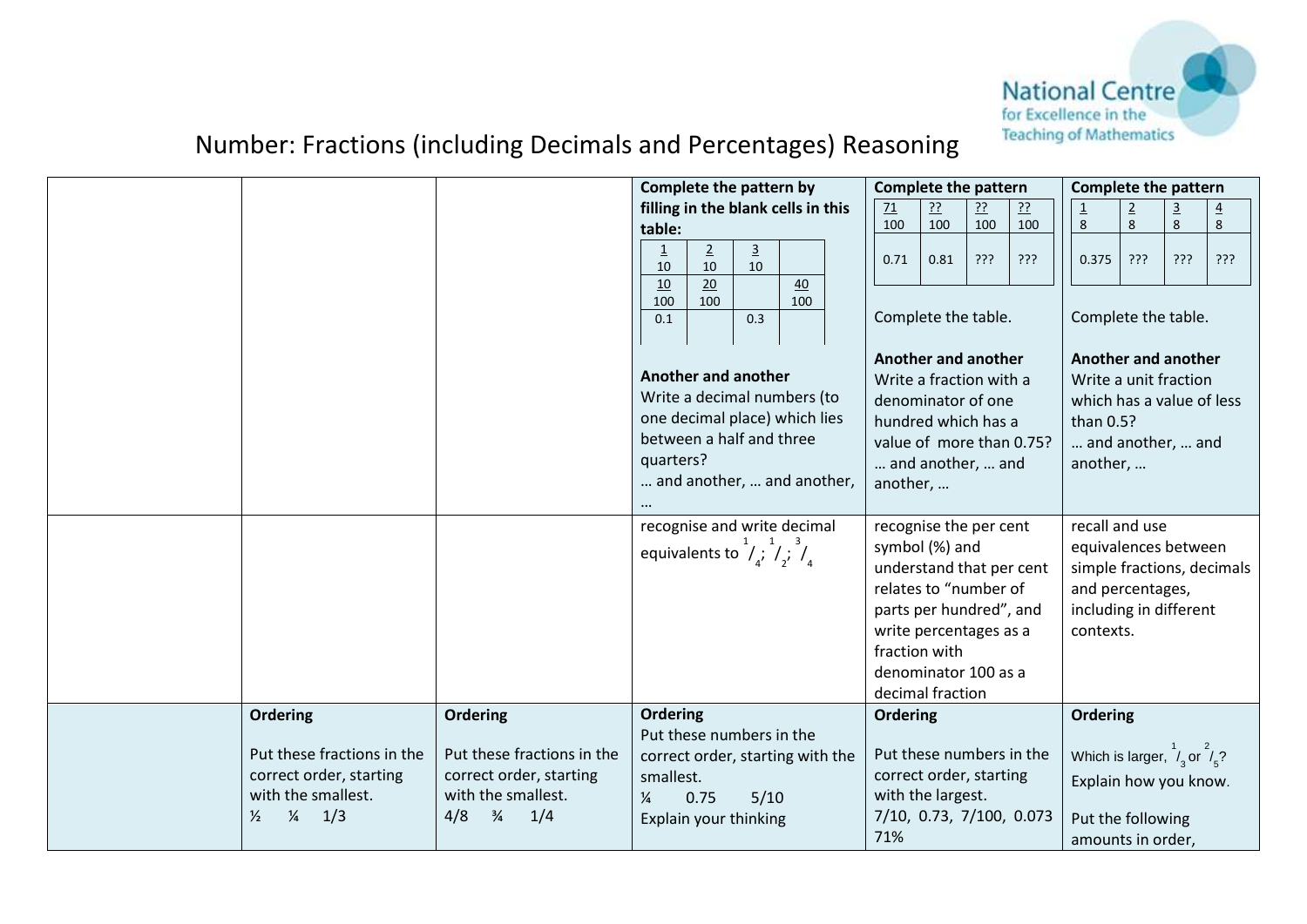

|  |                                                                                                                                |                                                               | Explain your thinking<br>Which is more:<br>20% of 200 or 25% of<br>180?<br>Explain your reasoning.                                                                                                                                                                                                                                                 | starting with the largest.<br>23%, 5/8, 3/5, 0.8                                                                                   |
|--|--------------------------------------------------------------------------------------------------------------------------------|---------------------------------------------------------------|----------------------------------------------------------------------------------------------------------------------------------------------------------------------------------------------------------------------------------------------------------------------------------------------------------------------------------------------------|------------------------------------------------------------------------------------------------------------------------------------|
|  |                                                                                                                                | <b>ADDITION AND SUBTRACTION OF FRACTIONS</b>                  |                                                                                                                                                                                                                                                                                                                                                    |                                                                                                                                    |
|  | add and subtract<br>fractions with the same<br>denominator within one<br>whole (e.g. $^{5}/_{7}$ + $^{1}/_{7}$ = $^{6}/_{7}$ ) | add and subtract fractions with<br>the same denominator       | add and subtract<br>fractions with the same<br>denominator and<br>multiples of the same<br>number<br>recognise mixed numbers<br>and improper fractions<br>and convert from one<br>form to the other and<br>write mathematical<br>statements > 1 as a<br>mixed number (e.g. $\left/_{c} + \right.$<br>$\frac{4}{1}$ = $\frac{6}{1}$ = $\frac{1}{1}$ | add and subtract<br>fractions with different<br>denominators and mixed<br>numbers, using the<br>concept of equivalent<br>fractions |
|  | What do you notice?<br>$1/10 + 9/10 = 1$<br>$2/10 + 8/10 = 1$<br>$3/10 + 7/10 = 1$                                             | What do you notice?<br>$5/5 - 1/5 = 4/5$<br>$4/5 - 1/5 = 3/5$ | What do you notice?<br>$\frac{3}{4}$ and $\frac{1}{4}$ = 4/4 = 1<br>4/4 and $\frac{1}{4}$ = 5/4 = 1 $\frac{1}{4}$<br>5/4 and $\frac{1}{4}$ = 6/4 = 1 $\frac{1}{2}$                                                                                                                                                                                 | Another and another<br>Write down two fractions<br>which have a difference<br>of 12/ and another,<br>and another,                  |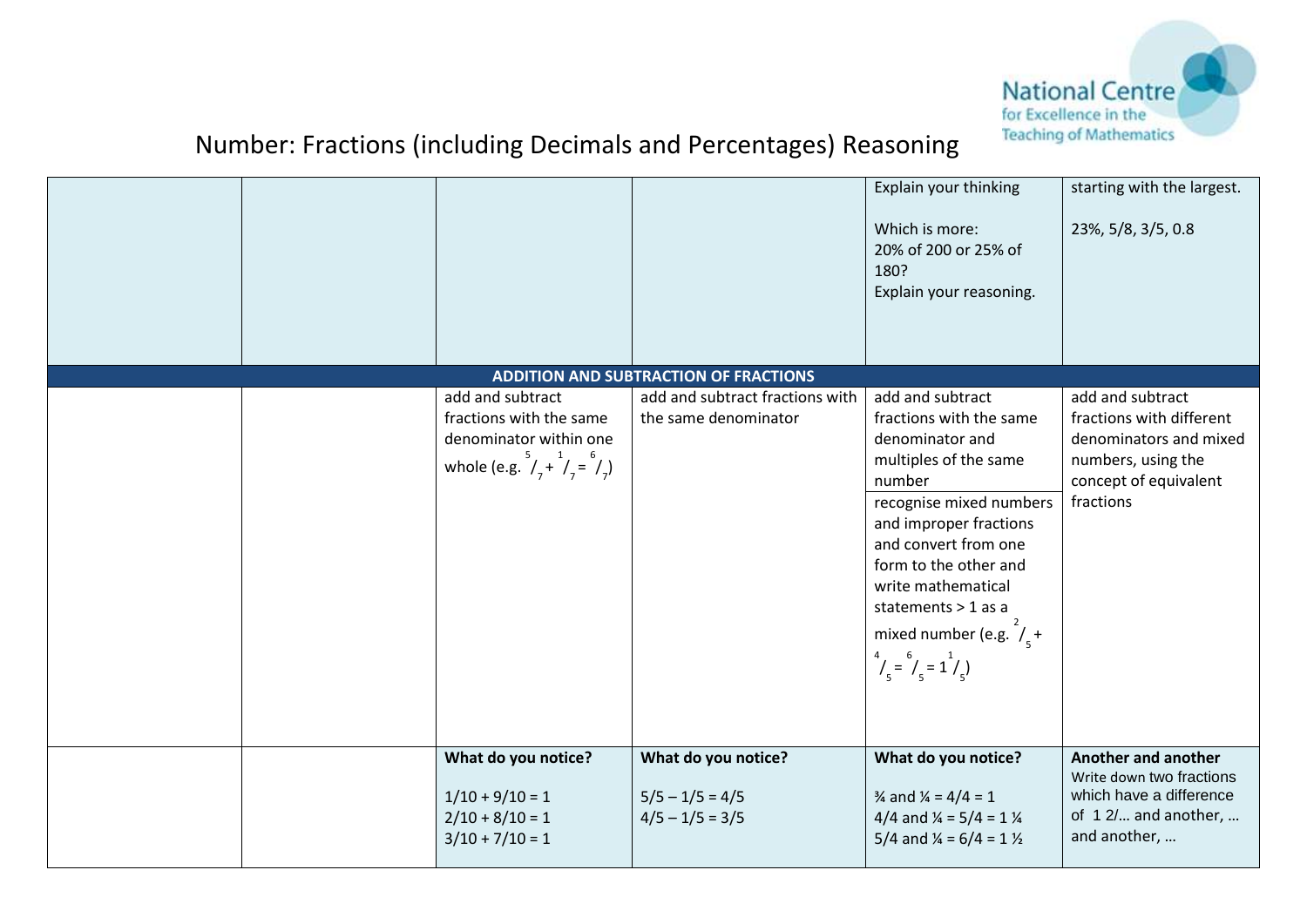

|  | Continue the pattern<br>Can you make up a<br>similar pattern for<br>eighths?<br>The answer is 5/10, what<br>is the question?<br>(involving fractions /<br>operations) | <b>Continue the pattern</b><br>Can you make up a similar<br>pattern for addition?<br>The answer is 3/5, what is the<br>question?<br>What do you notice?<br>$11/100 + 89/100 = 1$<br>$12/100 + 88/100 = 1$<br>$13/100 + 87/100 = 1$<br>Continue the pattern for the<br>next five number sentences | Continue the pattern up<br>to the total of 2.<br>Can you make up a<br>similar pattern for<br>subtraction?<br>The answer is $12/5$ ,<br>what is the question | Another and another<br>Write down 2<br>fractionswith a total of 3<br>4/5.<br>and another,  and<br>another,                                   |
|--|-----------------------------------------------------------------------------------------------------------------------------------------------------------------------|--------------------------------------------------------------------------------------------------------------------------------------------------------------------------------------------------------------------------------------------------------------------------------------------------|-------------------------------------------------------------------------------------------------------------------------------------------------------------|----------------------------------------------------------------------------------------------------------------------------------------------|
|  |                                                                                                                                                                       | MULTIPLICATION AND DIVISION OF FRACTIONS                                                                                                                                                                                                                                                         |                                                                                                                                                             |                                                                                                                                              |
|  |                                                                                                                                                                       |                                                                                                                                                                                                                                                                                                  | multiply proper fractions<br>and mixed numbers by<br>whole numbers,<br>supported by materials                                                               | multiply simple pairs of<br>proper fractions, writing<br>the answer in its simplest<br>form (e.g. $^{1}/_{A} \times ^{1}/_{2} = ^{1}/_{A}$ ) |
|  |                                                                                                                                                                       |                                                                                                                                                                                                                                                                                                  | and diagrams                                                                                                                                                | multiply one-digit<br>numbers with up to two<br>decimal places by whole<br>numbers                                                           |
|  |                                                                                                                                                                       |                                                                                                                                                                                                                                                                                                  |                                                                                                                                                             | divide proper fractions by<br>whole numbers (e.g. $\frac{1}{2}$ +<br>$2 = I_{6}$                                                             |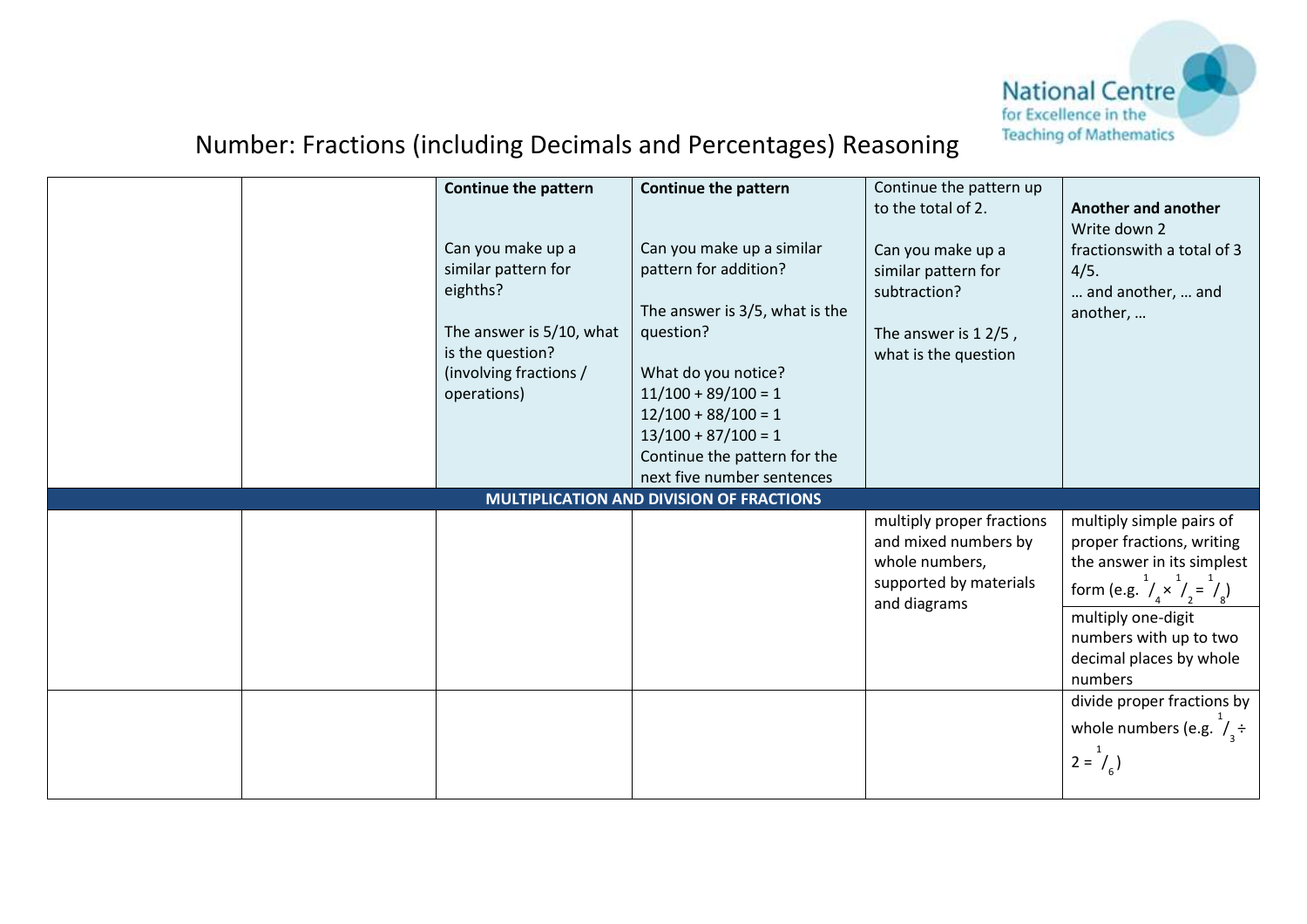

|  |                                         | <b>Continue the pattern</b>         | Continue the pattern               |
|--|-----------------------------------------|-------------------------------------|------------------------------------|
|  |                                         |                                     | $1/3 \div 2 = 1/6$                 |
|  |                                         | $\frac{1}{4} \times 3 =$            | $1/6 \div 2 = 1/12$                |
|  |                                         | $\frac{1}{4} \times 4 =$            | $1/12 \div 2 = 1/24$               |
|  |                                         | $\frac{1}{4} \times 5 =$            |                                    |
|  |                                         | Continue the pattern for            |                                    |
|  |                                         | five more number                    | What do you notice?                |
|  |                                         | sentences. How many                 | $\frac{1}{2} \times \frac{1}{4} =$ |
|  |                                         | steps will it take to get to        |                                    |
|  |                                         | 3?                                  |                                    |
|  |                                         |                                     | The answer is 1/8, what            |
|  |                                         | $5/3$ of 24 = 40                    | is the question (involving         |
|  |                                         | Write a similar sentence            | fractions / operations)            |
|  |                                         | where the answer is 56.             |                                    |
|  |                                         |                                     | Give your top tips for             |
|  |                                         | The answer is $2\frac{1}{4}$ , what | dividing fractions.                |
|  |                                         | is the question                     |                                    |
|  |                                         |                                     |                                    |
|  |                                         | Give your top tips for              |                                    |
|  |                                         | multiplying fractions.              |                                    |
|  | MULTIPLICATION AND DIVISION OF DECIMALS |                                     |                                    |
|  |                                         |                                     | multiply one-digit                 |
|  |                                         |                                     | numbers with up to two             |
|  |                                         |                                     | decimal places by whole            |
|  |                                         |                                     | numbers                            |
|  | find the effect of dividing a           |                                     | multiply and divide                |
|  | one- or two-digit number by             |                                     | numbers by 10, 100 and             |
|  | 10 and 100, identifying the             |                                     | 1000 where the answers             |
|  | value of the digits in the              |                                     | are up to three decimal            |
|  | answer as ones, tenths and              |                                     | places                             |
|  | hundredths                              |                                     |                                    |
|  |                                         |                                     | identify the value of each         |
|  |                                         |                                     | digit to three decimal             |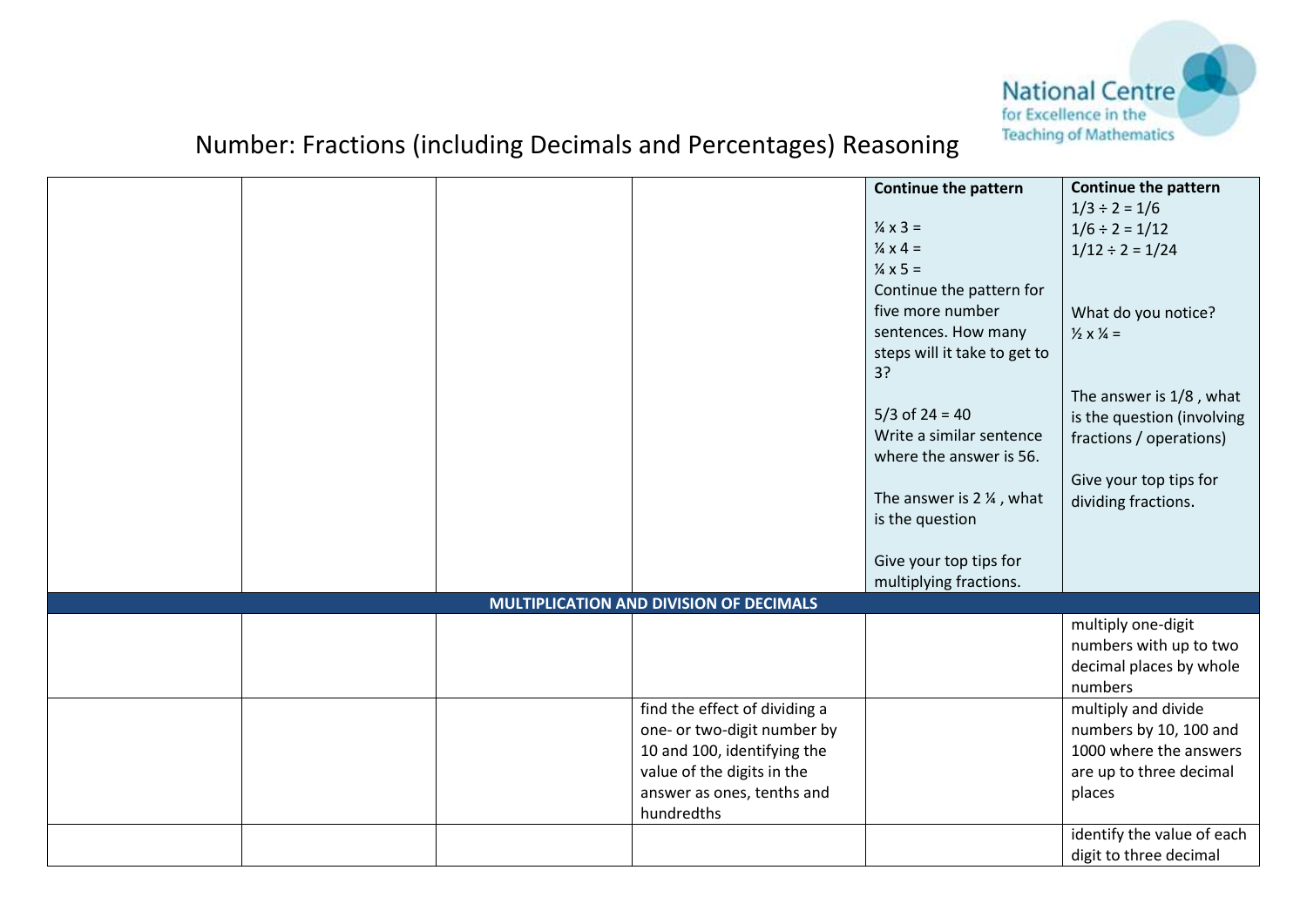

|  |                              |                            | places and multiply and<br>divide numbers by 10,<br>100<br>and 1000 where the |
|--|------------------------------|----------------------------|-------------------------------------------------------------------------------|
|  |                              |                            | answers are up to three                                                       |
|  |                              |                            | decimal places                                                                |
|  |                              |                            | associate a fraction with                                                     |
|  |                              |                            | division and calculate                                                        |
|  |                              |                            | decimal fraction                                                              |
|  |                              |                            | equivalents (e.g. 0.375)                                                      |
|  |                              |                            | for a simple fraction                                                         |
|  |                              |                            | $(e.g. \frac{3}{8})$                                                          |
|  |                              |                            | use written division                                                          |
|  |                              |                            | methods in cases where                                                        |
|  |                              |                            | the answer has up to two                                                      |
|  |                              |                            | decimal places                                                                |
|  |                              |                            |                                                                               |
|  | <b>Undoing</b>               | <b>Undoing</b>             | <b>Undoing</b>                                                                |
|  |                              |                            | I multiply a number with                                                      |
|  | I divide a number by 100 and | I divide a number by 100   | three decimal places by a                                                     |
|  | the answer is 0.3. What      | and the answer is 0.33     | multiple of 10. The                                                           |
|  | number did I start with?     | What number did I start    | answer is approximately                                                       |
|  |                              | with?                      | 3.21                                                                          |
|  | <b>Another and another</b>   | <b>Another and another</b> | What was my number                                                            |
|  | Write down a number with     | Write down a number        | and what did I multiply                                                       |
|  | one decimal place which when | with two decimal places    | buy?                                                                          |
|  | multiplied by 10 gives an    | which when multiplied by   | When I divide a number                                                        |
|  | answer between 120 and 130.  | 100 gives an answer        | by 1000 the resulting                                                         |
|  | and another,  and another,   | between 33 and 38.         | number has the digit 6 in                                                     |
|  |                              | and another,  and          | the units and tenths and                                                      |
|  |                              | another,                   | the other digits are 3 and                                                    |